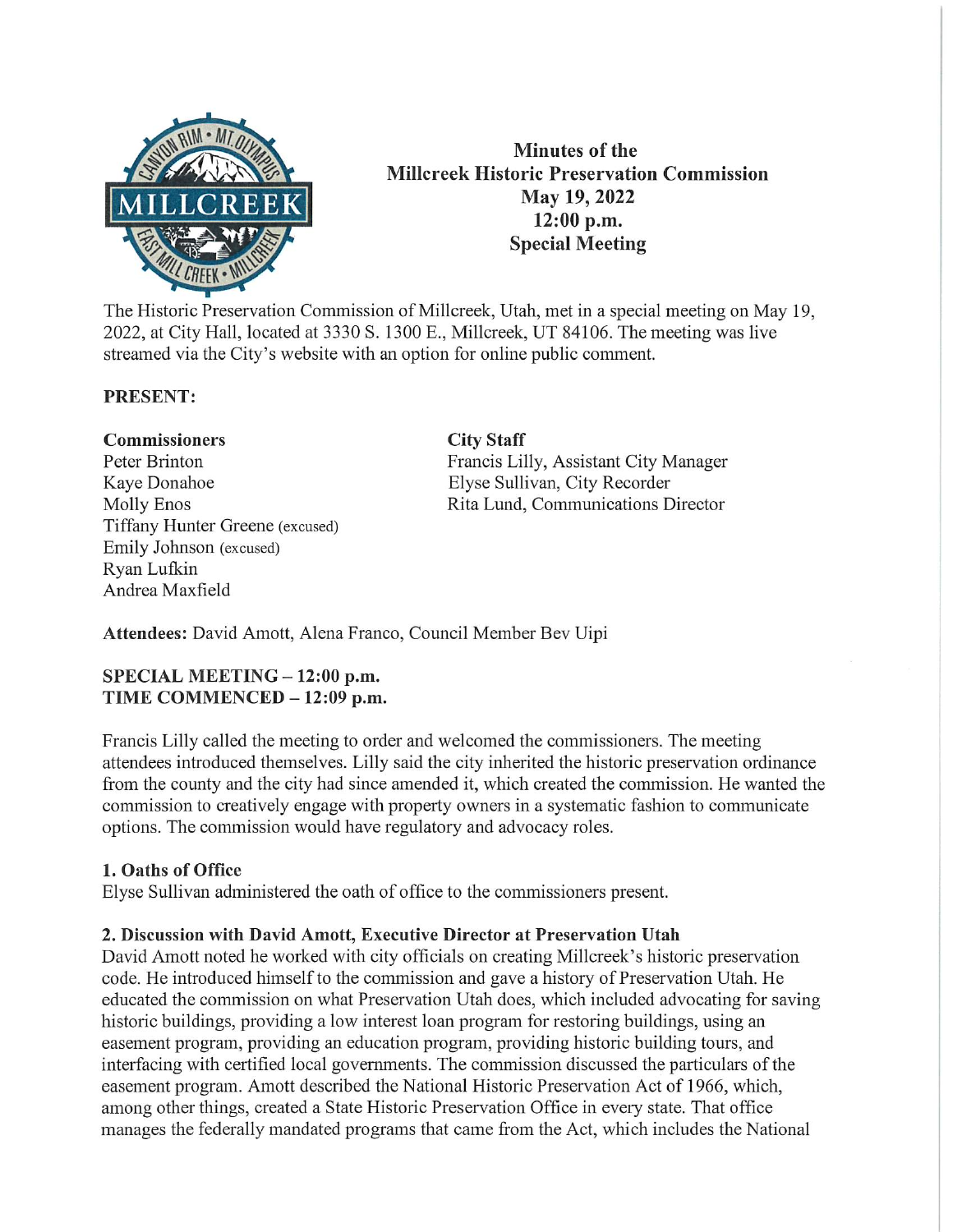Register of Historic Places program, Section 106 mitigation, and tax credits. The National Register means a history of a property or district has been written and officialized by a branch of the U.S. Governrnent, the property gets a plaque, and the property is eligible for tax credits. He explained details of tax credits. The local level historic districts Can have designated districts and properties with set design standards. Lilly said the city had a list of four properties designated as historically significant in Millcreek, but he would like the commission to do an inventory of more. Amott gave examples of historic preservation efforts in other cities and described some of Millcreek's history with photos. He noted that buildings older than 50 years were eligible for the historic register. He said preservation was more than just saving structures but uncovering and preserving diverse history. He wanted the commission to engage people in the community to gain their perspectives.

The commission discussed getting a recorded history of residents. Amott recommended the commission work with the city on any efforts.

## 3. Discussion with Alena Franco, CLG Coordinator with the State Historic Preservation Office, on Obtaining Certified Local Government Status and Working with the State Historic Preservation Office

Alena Franco explained the certified local government program. A Certified Local Government (CLG) is a local government that has been certified by the National Park Service. A local governrnent becomes a CLG by passing a preservation ordinance within certain parameters and appointing a historic preservation commission. There are CLG reimbursement matching grants (50/50) available every January. Awards are limited to a \$10,000 maximum. The grant cycle runs for 16 months from April until the following August. CLG grant projects include surveys of historical resources, at a reconnaissance level or intensive level; national register nomination, for an individual property, a historic district, or multiple property submission; pre-development, such as architectural/engineering studies; development, including the rehabilitation of national register-listed properties; preservation planning, which included historic preservation commission meetings, local historic preservation plans, ordinances, design guidelines, etc.; and education and outreach, which included training and workshops, historic walking tour, and attending a state or national conference. Between now and January, Franco recommended the commission figure out projects for Millcreek and the match for a grant. She would provide an instructional video explaining the application process in the fall. Lilly noted that Millcreek had a grant coordinator that could be of help and that the city may have potential funding for a match. The commission briefly discussed historical property tours.

### 4. Review the Historic Preservation Ordinance and the Roles and Duties of the Historic Preservation Commission

This item was not discussed due to time shortage.

## 5. Discussion of Potential Bylaws / Rules of Procedure and Conduct

Francis Lilly reviewed a draft set of bylaws and requested that commissioners provide any feedback before they get adopted at the next meeting.

## 6. Discussion on a Regular Meeting Schedule

The commission discussed meeting day/time options and decided they would meet monthly, initially, on the second Thursday of the month at 6:00 p.m.